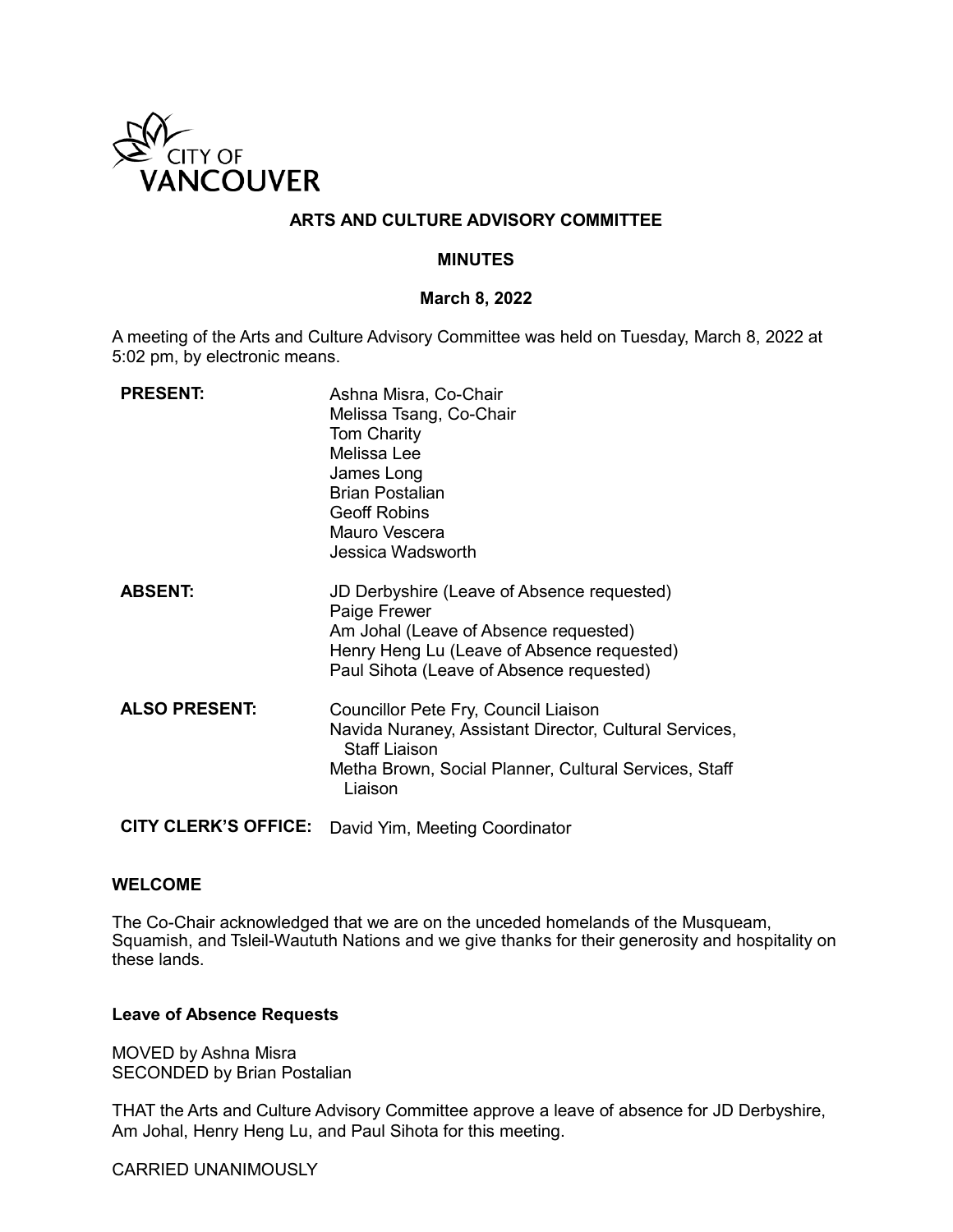## **Approval of Minutes – January 11, 2022**

MOVED by Ashna Misra SECONDED by James Long

> THAT the Arts and Culture Advisory Committee approve the Minutes from the meeting of January 11, 2022, as circulated.

CARRIED UNANIMOUSLY

## **1. Co-Chairs Election**

MOVED by Tom Charity SECONDED by Melissa Lee

> THAT the Arts and Culture Advisory Committee appoint Ashna Misra as Co-Chair for terms commencing immediately, and ending November 6, 2022.

CARRIED UNANIMOUSLY

#### **2. Liaison Updates**

Councillor Fry provided updates on the following:

- Consideration of the *Broadway Plan* in upcoming Council meeting.
- The Social and Cultural Integrated Impact Assessment within the *Broadway Plan.*

Navida Nuraney, Assistant Director of Cultural Services and Metha Brown, Social Planner, Cultural Services, Staff Liaison, provided a presentation on the following:

- Current work progress on the *Cultural|Shift* plan.
- Highlights of the main directions and goals in the *Cultural|Shift* plan.
- Planning of upcoming work within the *Cultural|Shift* plan.

The Cultural Services staff and Councillor Fry responded to questions from the Committee members following the presentation.

#### **3. Member Updates**

None

#### **4. New Business**

None

#### **ADJOURNMENT**

MOVED by Jessica Wadsworth SECONDED by Tom Charity

THAT this meeting be adjourned.